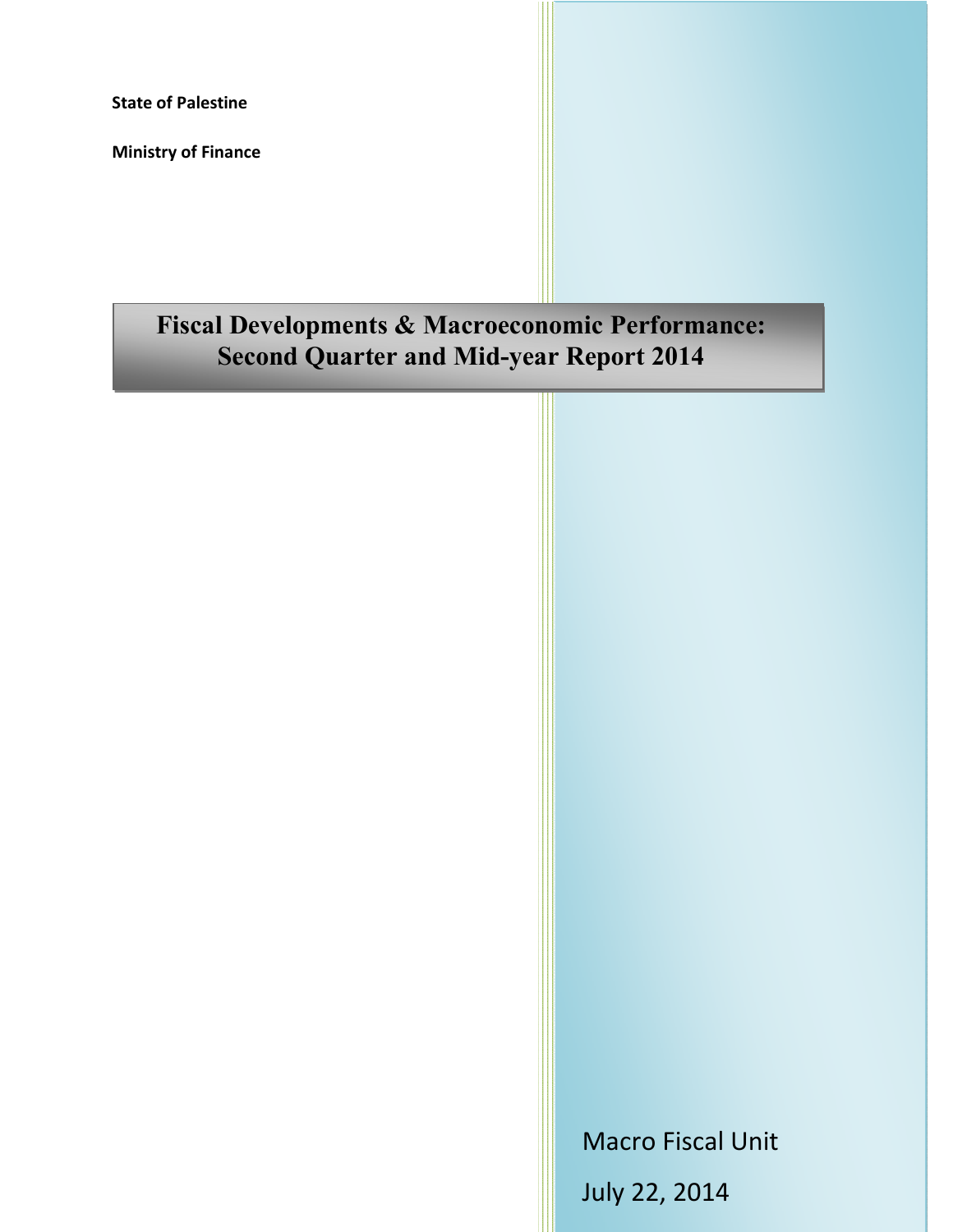#### *Fiscal Operations Jan-Jun 2014*

## *Budget Execution Highlights:*

- · **Total Budget Deficit** during the first half of the year 2014 reached NIS 2.81 billion, which is almost equal to the parallel period in 2013. The recurrent deficit, however, witnessed a decrease of 8% during the first half of 2014, standing at NIS 2.3 billion, compared to a NIS 2.47 billion in 2013.
- · **Gross Revenues** amounted to NIS 5.42 billion in the first half of 2014 and thus witnessed a significant 21% increase with regards to the parallel period in 2013, which stood at NIS 4.48 billion. $1$
- · **Total Net Revenues** also experienced a sharp increase of 23% during Jan-Jun 2014 with regards to the same period in 2013. Total Net Revenues during the aforementioned period in 2014 stood at NIS 5.06 billion, whilst they stood at NIS 4.09 billion during the parallel period in 2013. This increase is attributed mainly to the increase clearance revenues and domestic tax revenues by 31% and 10%, respectively.
- · **Total expenditures** during Jan-June 2014 increased by 11% when compared to the Jan-Jun 2013, mainly due to increases in the **wage bill, net lending** and **operational spending** by 4%, 59% and 71%, respectively. Social contributions increased by a slight 3%; and minor capital increased by 78%, taking into consideration that it is the smallest component of total expenditures. As a final note, transfers and interest expenditures were decreased from Jan-Jun 2013 to Jan-Jun 2014 by 6% and 69%, correspondingly.
- · **Development Expenditures** increased by 60% during the first six months of 2014 relative to the same period in 2013; this increase was made possible by the 58% increase in development financing.
- · **External Budgetary Support** achieved only 28% of its half-year budget and also witnessed a decline of 42% during the first half of 2014 compared to the parallel period in 2013. Moreover, **development financing** saw a 58% increase in the first half of 2014 when compared to the same period in 2013; however it only reached 22.5% of its budget. Meanwhile, external budgetary support declined by 42% in Jan-Jun 2014 when compared to Jan-Jun 2013; it also reached only 28% of its budget, which is a shortfall of NIS 1071 million (44.8%).
- · **Total domestic debt stock** amounted to 4.29 NIS billion at the end of June 2014, where the treasury managed to decrease its debt by NIS 118 million during the first six months of 2014.
- · **Total net accumulation of arrears** from January until June 2014 reached NIS 1.4 billion, of which NIS 190 million account to development expenditures, NIS 52 million to tax refund arrears and NIS 1.162 billion to total expenditure arrears. Arrears to the private sector including the "other" component of tax refunds arrears amounted to NIS 761 million.

 $1$  Gross Revenues is the summation of Gross Domestic Revenues and Clearance Revenues.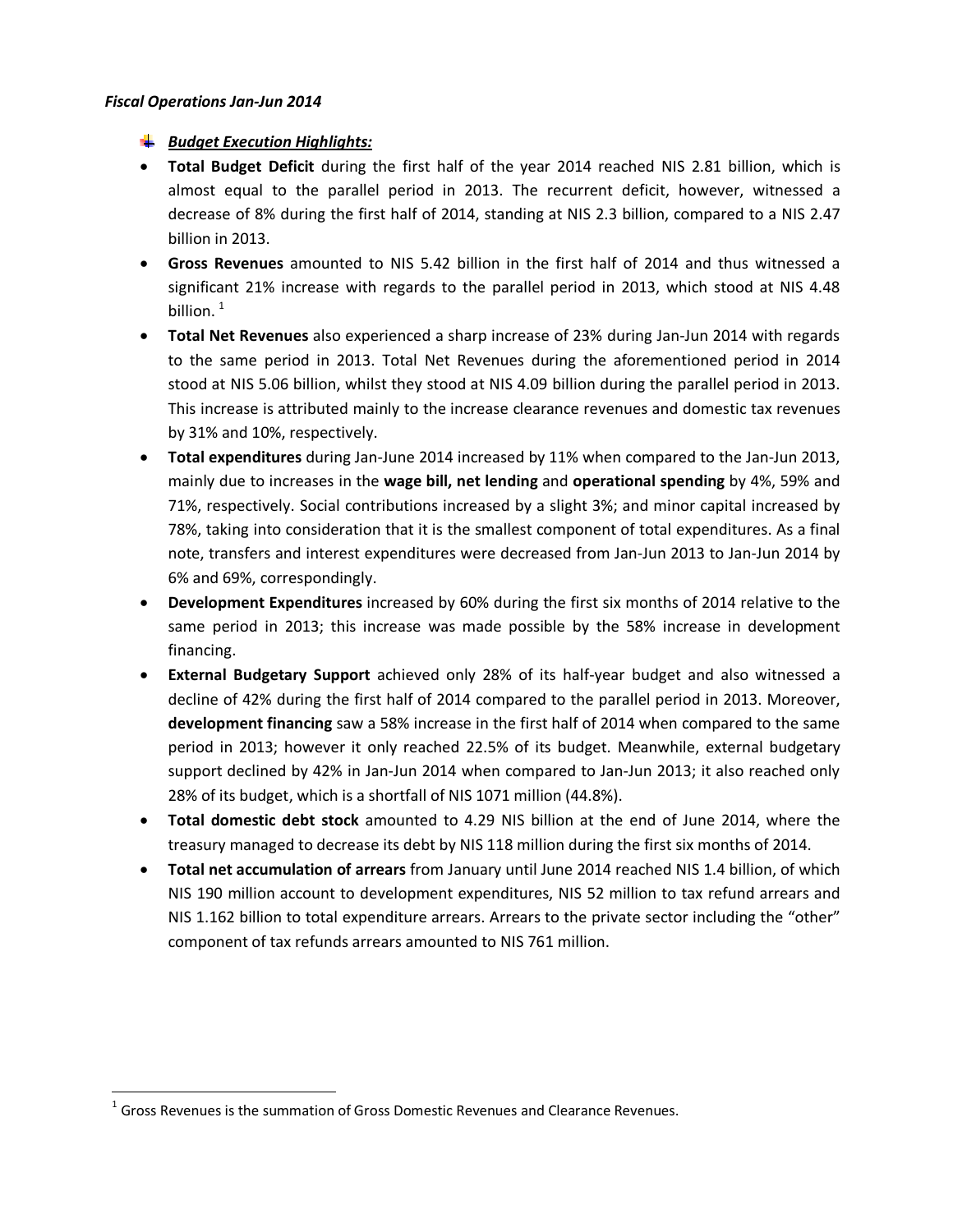|                                   |                    |                    | Jan-Jun         |                    |           |           |               |                          |                       | Deviation          |                  |
|-----------------------------------|--------------------|--------------------|-----------------|--------------------|-----------|-----------|---------------|--------------------------|-----------------------|--------------------|------------------|
|                                   | Jan-Jun 14         | Jan-Jun 13         | 2014/Jan-       |                    |           | Q2 2014 / | 2014          | $6/12$ share             |                       | from               | <b>Deviation</b> |
|                                   |                    |                    | <b>Jun 2013</b> | Q2 2014            | Q2 2013   | Q2 2013   | <b>Budget</b> |                          | of budget % of budget | budget             | from budget      |
|                                   | <b>NIS million</b> | <b>NIS million</b> | %               | <b>NIS million</b> |           | %         |               | NIS million NIS million  | %                     | <b>NIS million</b> | %                |
| <b>Gross Revenues</b>             | 5422.1             | 4482.5             | 21%             | 2516.9             | 2100.6    | 20%       | 9871          | 4936                     | 54.9%                 | 487                | 9.9%             |
| <b>Total Net Revenues</b>         | 5052.5             | 4097.7             | 23%             | 2360.4             | 1887.6    | 25%       | 9311          | 4656                     | 54.3%                 | 397                | 8.5%             |
| <b>Gross Domestic Revenue</b>     | 1754.6             | 1672.3             | 5%              | 665.9              | 679.2     | $-2%$     | 3326          | 1663                     | 52.8%                 | 92                 | 5.5%             |
| <b>Domestic Tax Revenues</b>      | 1251.1             | 1137.8             | 10%             | 423.9              | 471.3     | $-10%$    | 2329          | 1165                     | 53.7%                 | 87                 | 7.4%             |
| Income Tax                        | 483.6              | 434.0              | 11%             | 125.2              | 121.3     | 3%        | 742           | 371                      | 65%                   | 113                | 30.4%            |
| Value Added Tax                   | 515.3              | 386.2              | 33%             | 191.2              | 202.7     | $-6%$     | 912           | 456                      | 57%                   | 59                 | 13.0%            |
| Customs                           | 121.8              | 87.6               | 39%             | 57.8               | 39.0      | 48%       | 225           | 113                      | 54.1%                 | 9                  | 8.3%             |
| Excises on Beverages              | 1.2                | 2.3                | $-50%$          | 0.7                | 1.1       | $-35%$    | 13            | $\overline{\phantom{a}}$ | 9.1%                  | $-5$               | $-81.9%$         |
| Excises on Tobacco                | 121.6              | 219.8              | -45%            | 48.3               | 106.7     | -55%      | 422           | 211                      | 28.8%                 | $-89$              | $-42.4%$         |
| Property Tax                      | 7.6                | 7.9                | $-4%$           | $0.6\,$            | $0.6\,$   | 8%        | 15            | 8                        | 51%                   | 0                  | 1.1%             |
| <b>Clearance Revenue</b>          | 3667.6             | 2810.2             | 31%             | 1851.0             | 1421.5    | 30%       | 6545          | 3273                     | 56.0%                 | 395                | 12.1%            |
| Customs                           | 1197.6             | 951.8              | 26%             | 631.6              | 492.4     | 28%       | 2247          | 1124                     | 53.3%                 | 74                 | 6.6%             |
| Value Added Tax                   | 1155.2             | 946.5              | 22%             | 575.6              | 458.0     | 26%       | 2120          | 1060                     | 54.5%                 | 95                 | 9.0%             |
| Purchase Tax                      | 6.2                | 1.8                | 236%            | 7.3                | $-3.6$    | -302%     | 23            | 12                       | 26.9%                 | -5                 | -46.1%           |
| Petroleum Excise                  | 1265.2             | 901.8              | 40%             | 630.9              | 470.3     | 34%       | 2145          | 1073                     | 59%                   | 193                | 18.0%            |
| Income Tax                        | 43.3               | 8.1                | 432%            | 5.6                | $4.4\,$   | 25%       | 10            | 5                        | 433%                  | 38                 | 766.3%           |
| Tax Refunds (-)                   | 369.6              | 384.8              | $-4%$           | 156.5              | 213.0     | $-27%$    | 560           | 280                      | 66%                   | 90                 | 32.0%            |
| Fuel                              | 324.7              | 331.0              | $-2%$           | 141.5              | 200.1     | $-29%$    | 480           | 240                      | 68%                   | 85                 | 35.3%            |
| Other (2)                         | 44.9               | 53.9               | $-17%$          | 15.0               | 12.9      | 16%       | 80            | 40                       | 56%                   | 5                  | 12.3%            |
| <b>Nontax Revenues</b>            | 503.5              | 534.5              | $-6%$           | 242.0              | 207.8     | 16%       | 997           | 499                      | 50%                   | 5                  | 1.0%             |
| <b>Domestic Fees and Charges</b>  | 467.3              | 471.7              | $-1%$           | 241.8              | 207.8     | 16%       | 897           | 449                      | 52%                   | 19                 | 4.2%             |
| Investments Profits (3)           | 36.2               | 62.8               | $-42%$          | 0.2                | $0.0\,$   | #DIV/0!   | 100           | 50                       | 36%                   | $-14$              | -27.6%           |
| <b>Total Expenditure</b>          | 7321.5             | 6574.8             | 11%             | 3901.7             | 3350.6    | 16%       | 13916.0       | 6958                     | 53%                   | 364                | 5.2%             |
| Wages and salaries                | 3581.8             | 3436.0             | 4%              | 1821.9             | 1728.1    | 5%        | 7265.2        | 3633                     | 49%                   | $-51$              | $-1.4%$          |
| Social contributions              | 329.9              | 319.9              | 3%              | 167.9              | 158.4     | 6%        | 655.3         | 328                      | 50%                   | $\overline{2}$     | 0.7%             |
| Use of goods and services         | 1430.0             | 837.3              | 71%             | 832.8              | 450.6     | 85%       | 1937          | 969                      | 74%                   | 461                | 47.6%            |
| <b>Transfers</b>                  | 1396.5             | 1478.4             | $-6%$           | 757.8              | 720.3     | 5%        | 3162          | 1581                     | 44%                   | $-185$             | $-11.7%$         |
| Minor capital                     | 19.2               | 10.8               | 78%             | 12.8               | 7.5       | 70%       | 76            | 38                       | 25%                   | $-19$              | $-49.6%$         |
| Interest                          | 51.8               | 169.7              | -69%            | 19.4               | 78.8      | $-75%$    | 220           | 110                      | 24%                   | $-58$              | $-52.9%$         |
| Domestic                          | 45.7               | 163.3              | $-72%$          | 16.3               | 74.7      | $-78%$    | 205           | 103                      | 22.3%                 | $-57$              | $-55.4%$         |
| External                          | $6.0\,$            | $6.4\,$            | $-5%$           | 3.1                | $4.0\,$   | $-23%$    | 15            | 8                        | 40.3%                 | $-1$               | $-19.4%$         |
| <b>Net lending</b>                | 512.3              | 322.8              | 59%             | 289.1              | 206.9     | 40%       | 600           | 300                      | 85.4%                 | 212                | 70.8%            |
| <b>Current Balance</b>            | -2269.0            | $-2477.2$          | $-8%$           | $-1541.2$          | $-1463.0$ | 5%        | -4605         | $-2302$                  | 49.3%                 | 33                 | $-1.5%$          |
| Development Expenditures          | 539.2              | 336.8              | 60%             | 251.3              | 195.7     | 28%       | 1260          | 630                      | 42.8%                 | $-91$              | -14.4%           |
| Balance                           | -2808.2            | $-2813.9$          | 0%              | $-1792.5$          | $-1658.7$ | 8%        | $-5865$       | $-2932$                  | 47.9%                 | 124                | $-4.2%$          |
| Financing                         | 2808.2             | 2813.9             | $0\%$           | 1792.5             | 1658.7    | 8%        | 5865          | 2932                     | 47.9%                 | $-124$             | $-4.2%$          |
| <b>External Budgetary Support</b> | 1321.6             | 2275.9             | -42%            | 690.2              | 461.3     | 50%       | 4785          | 2393                     | 28%                   | $-1071$            | $-44.8%$         |
| Development Financing             | 242.9              | 153.5              | 58%             | 119.6              | 73.3      | 63%       | 1080          | 540                      | 22.5%                 | $-297$             | $-55.0%$         |
| Net Domestic Bank Financing       | $-115.3$           | $-378.9$           | $-70%$          | 253.6              | 234.7     | 8%        |               |                          |                       |                    |                  |
| Expenditure Arrears (Net          |                    |                    |                 |                    |           |           |               |                          |                       |                    |                  |
| Accumulation)                     | 1351.5             | 660.1              | 105%            | 891.5              | 474.9     | 88%       |               |                          |                       |                    |                  |
| Clearance Revenue Adjustment      | $-14.4$            | $-37.8$            | $-62%$          | $-5.1$             | $-111.9$  | -95%      |               |                          |                       |                    |                  |
| Tax Refunds (Arrears)             | 51.9               | $-101.6$           | -151%           | $-48.2$            | 191.9     | $-125%$   |               |                          |                       |                    |                  |
| Residual                          | $-58.8$            | 167.4              | $-135%$         | $-119.1$           | 110.7     | -208%     |               |                          |                       |                    |                  |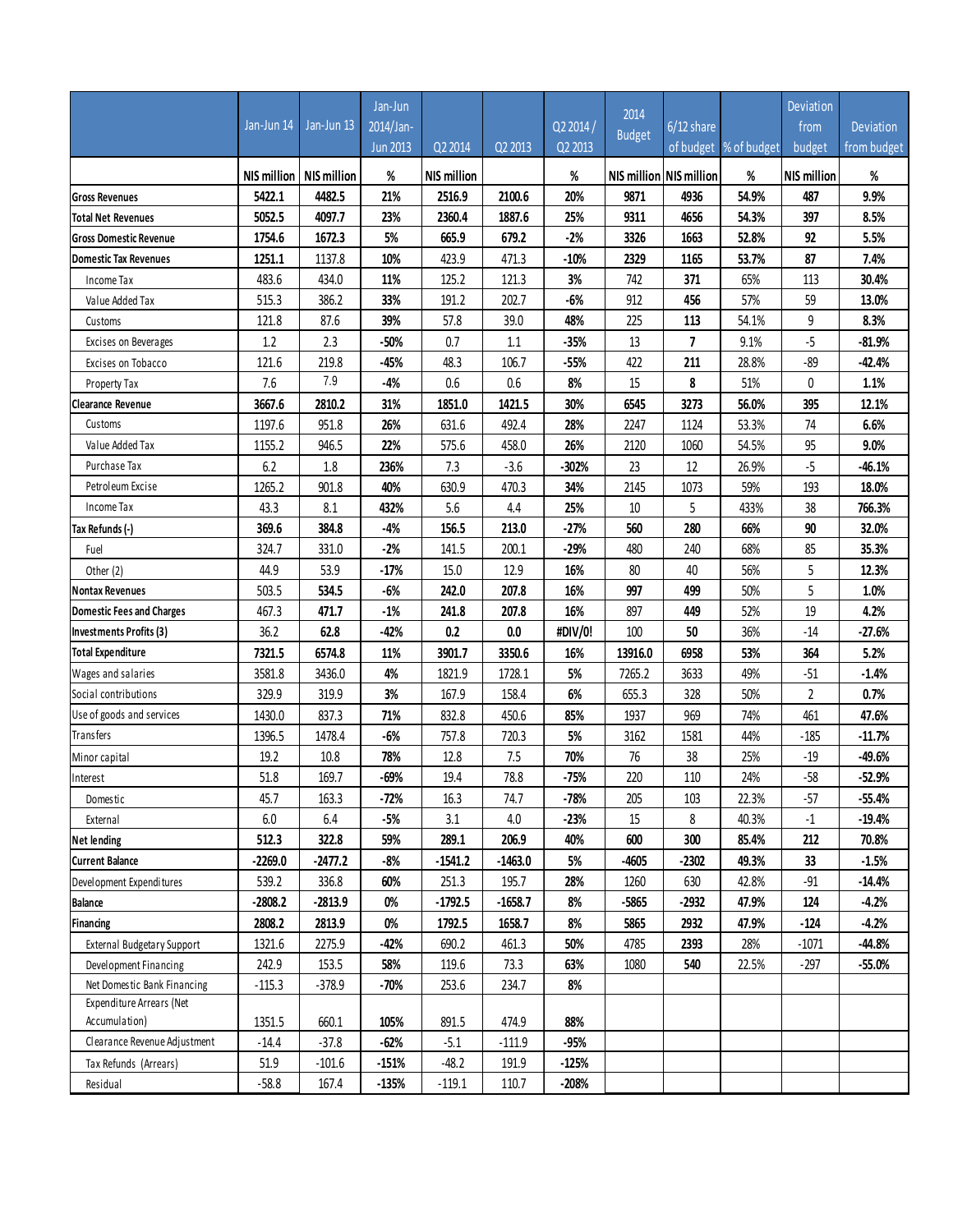#### *Revenues*

The 2014 budget was based on the baseline scenario of the medium term macro-fiscal framework (MTFF). The 2014 budget assumes status-quo; with no breakthrough in the peace talks, and no change in Israeli restrictions on the Palestinian economy. Yet, despite all these challenges, MoF managed to achieve moderate increase in revenues due to the reform efforts conducted based on the revenue strategy, such as:

- 1. Widening the tax base
- 2. The LTU- the unification of all taxpayers files into a single file
- 3. Revision of tax holidays and the investment promotion law

4. Improving trade and financial relations with the Israeli side through Joint Economic Committees/Sub-committees to resolve outstanding issues and enhance clearance revenue collection.

**Gross revenues** in Q2 2014 amounted to NIS 2.52 billion, which is a 20% increase over Q2 2013. **Total net revenues** also witnessed an increase in Q2 2014 over Q2 2013 by a significant 25%, and amounting to NIS 2.36 billion, which is 8.5% above the budget. During the first half of 2014, **gross revenues** amounted to NIS 5.42 billion, which is a 21% increase over the same period of 2013, where gross revenues stood at NIS 4.48 billion. As for total net revenues, a noticeable increase also occurs from NIS 4.09 billion in Jan-Jun 2013 to NIS 5.05 billion in Jan-Jun 2014. Total net revenues and gross revenues exceeded their half year budget target (by NIS 397 million and NIS 487 million, respectively) mainly due to the over-performance of clearance revenues and domestic tax revenues above the half year budget by NIS 395 million and NIS 87 million, in that order.

**Domestic tax revenues** amounted to NIS 423 million during Q2 2014 and to NIS 1.25 billion during the first half of 2014, representing a 10% decrease when compared to Q2 2013 and a 10% when compared to the first half of 2013. The decline in the second quarter of 2014 over the same period of 2013 is mainly attributed to the underperformance of **excises on tobacco**, which declined by 55% from NIS 106.7 million in Q2 2013 to only NIS 48.3 million in Q2 2014. **Domestic Income Tax** during the first half of 2014 witnessed an 11% increase over the parallel period last year, and stood above the budget target by a significant 30.4%. **Domestic VAT**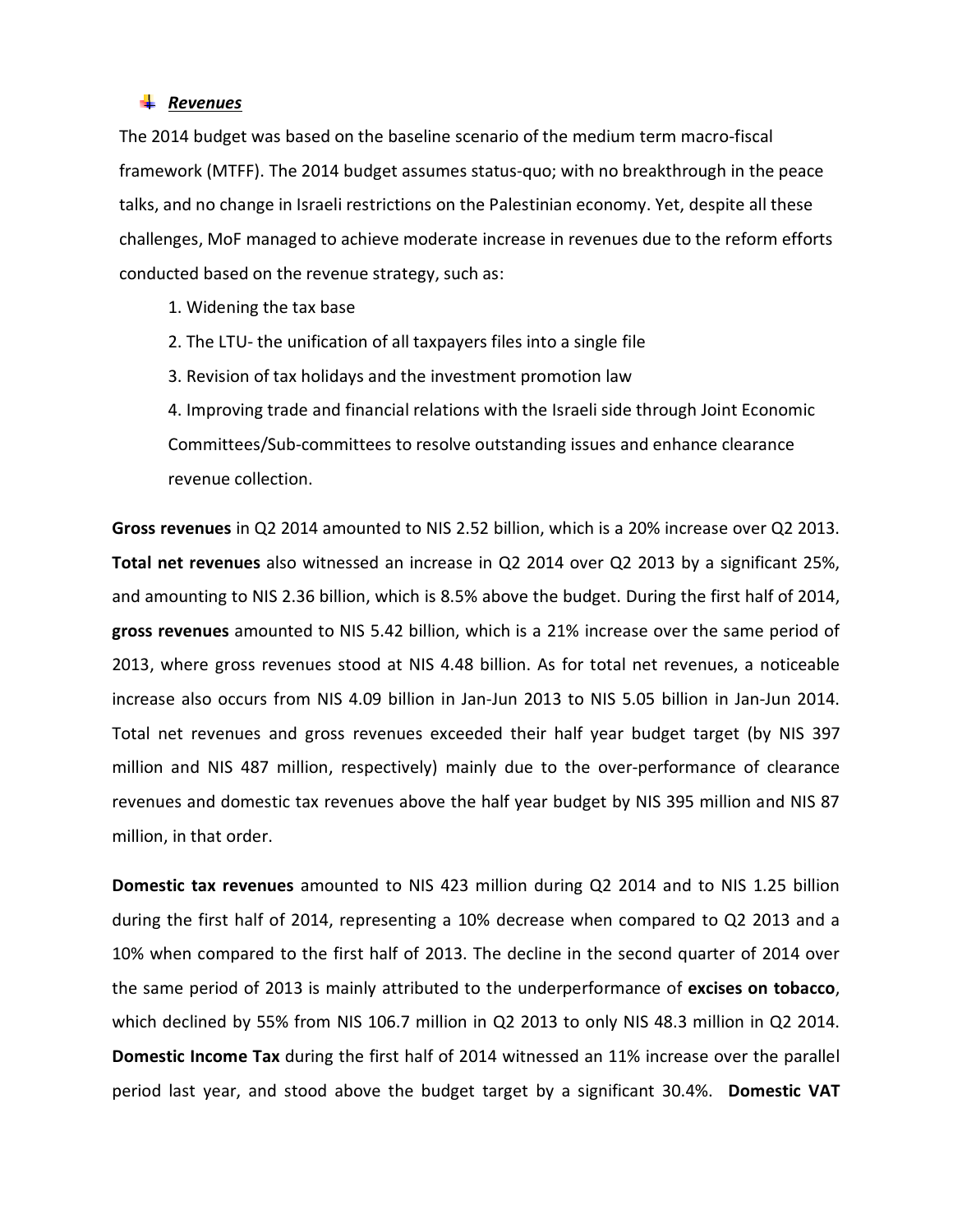amounted to NIS 191 million in Q2 2014, a 6% decrease over Q2 2013 where domestic VAT stood at NIS 202 million. When looking at half year figures, however, domestic VAT seems to have jumped a significant 33%, from standing at NIS 386 million during Jan-Jun 2013 to NIS 515 million during Jan-Jun 2014 which is 13% above the budget target. Domestic VAT collections amounted to 32 million paid by the Arab Bank in June 2014 in the form of advances or payment of back taxes.

**Nontax revenues** amounted to NIS 242 million in Q2 2014, a 16% increase over the parallel period in the previous year is mainly due to an increase in licenses fees during April, May and June of 2014 when compared to previous months. However, when evaluating the period of Jan-Jun 2014, it is apparent that nontax revenues have declined from NIS 534.5 million during Jan-Jun 2013 to NIS 503.5 million during the same period in 2014. This is mainly due to no dividends or investment profits being collected from the PIF during the second quarter of 2014, where the last collection of dividends was made in February and amounted to NIS 36 million. Yet, nontax revenues did not fall below budget and actually exceeded the half year budget target by NIS 5 million or by 1%; whereas investment profits are significantly below the half year budget target by 27.6%.

**Clearance revenues**, which account for two thirds of the revenues, reached NIS 1.85 billion in Q2 2014, which is a dramatic 30% increase from Q2 2013 during which clearance revenues amounted to NIS 1.4 billion. Similarly, clearance revenues during the first half of 2014 were 31% over 2013 figures during the same parallel period; in 2013 mid-year figures, clearance revenues stood at NIS 2.8 billion, whereas in 2014 mid-year figures, they now stand at NIS 3.67 billion. The high performance of the clearance revenues in 2014 can be attributed to the improvement in all of its items, which have all experienced significant increases in 2014 over 2013 figures. In specific, customs, VAT, purchase tax, petroleum excise and income tax have witnessed a 26%, 22%, 236%, 40% and 432% increases, over 2013 mid-year figures, respectively. Additionally, even with good performance of clearance revenues in the first half of 2014, it is expected to perform even better during the second half of the year as historical trends of the revenues indicate.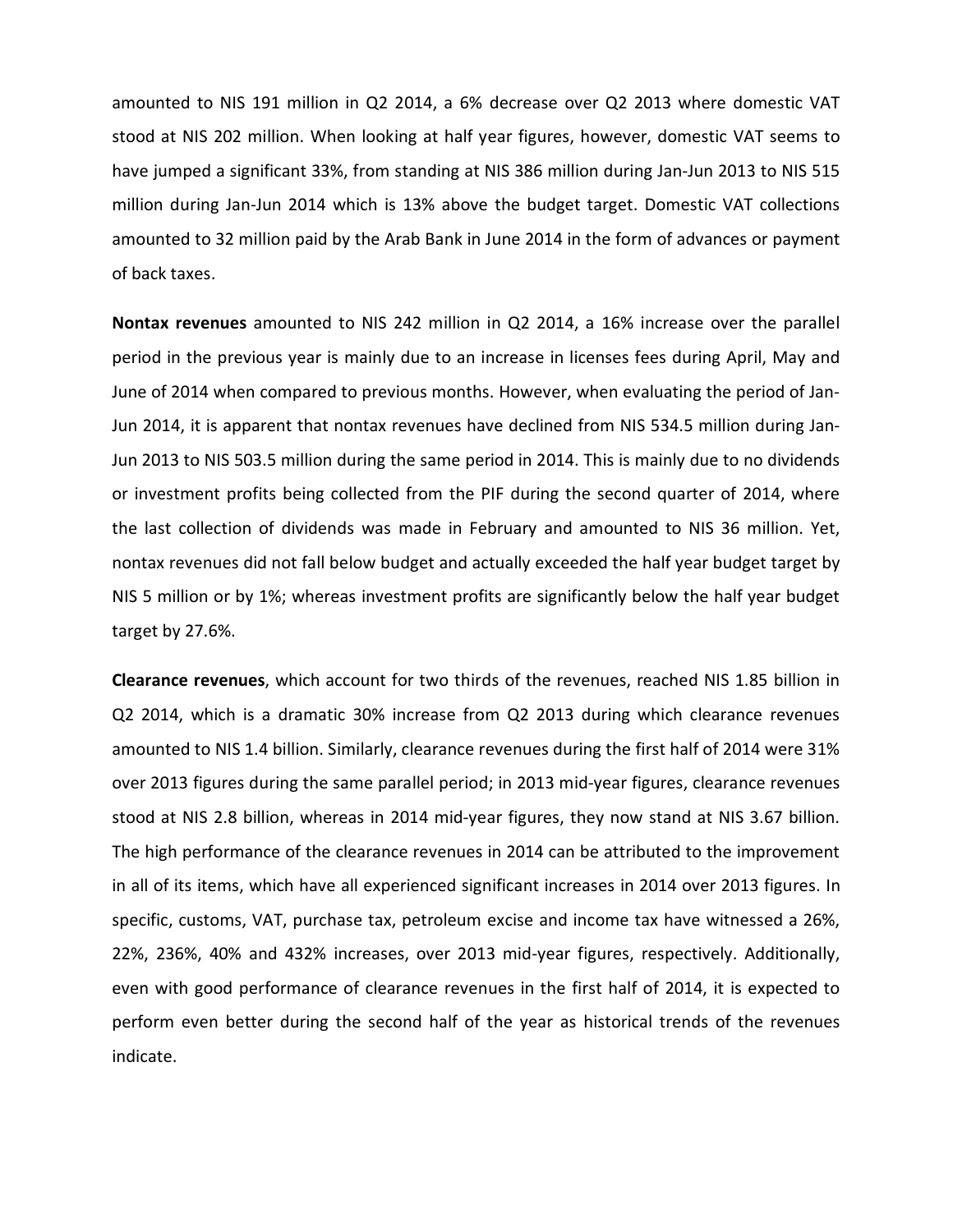

**Tax refunds** witnessed a 4% decline in mid-year 2014 compared to the parallel period in 2013; they reached NIS 370 million during the first half of 2014 but were at NIS 385 million during the first half of the previous year. As for the second quarter of 2014, tax refunds NIS 156 million, which is a 27% decrease over Q2 2013, where tax refunds stood at NIS 213 million. Additionally, the average for the fuel subsidy in Q2 2013 was NIS 66.7 million, but for Q2 2014 the average was NIS 47.2 million. Thus, it is concluded that the decline in fuel subsidies is mainly attributed to PA policies which attempt to reduce the subsidy to sustainable levels.

#### *Total Expenditures and Net Lending*

**Total expenditures and net lending** in the first half of 2014 amounted to NIS 7.32 billion, that is 11% increase over the first half of 2013, and above the budget target by NIS 364 million (5.2%), where this increase can be mainly attributed to increases in Use of Goods and Services and net lending. In Q2 2014, total expenditure and net lending was equal to NIS 3.90 billion, an increase of NIS 481.9 million from the first quarter (14%).

**Wage expenditure** in the first half of 2014 was NIS 3.58 billion and increase of NIS 146 million when compared to the first half of the previous year. The  $2^{nd}$  quarter of 2014 experienced an increase of 5% from the  $2^{nd}$  quarter of 2013 and was equal to NIS 1.82 billion. Wage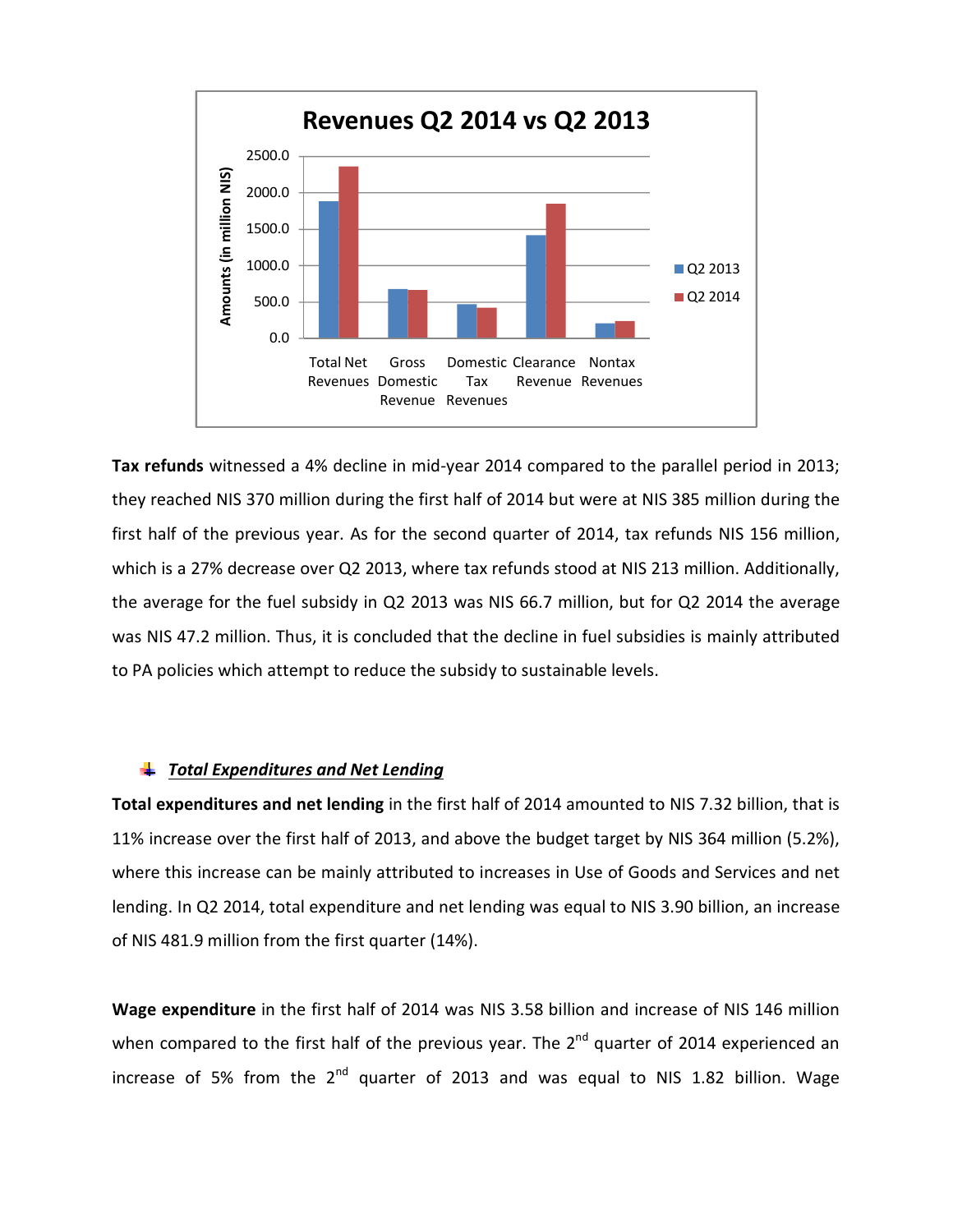expenditure was also below the target budget by NIS 51 million equal to 1.4%. Wage expenditure on commitment basis witnessed an increase due to the implementation of the agreement with the health services workers; however this amount was not paid on cash basis, but is acknowledged on commitment basis.

| Table 1. Budget Execution Jan-Jun 2014, Wages and Salaries by Sector, NIS thousand. |                  |               |               |  |  |
|-------------------------------------------------------------------------------------|------------------|---------------|---------------|--|--|
| <b>Sectors</b>                                                                      | <b>Wages and</b> | 2013 Sector   | % of Sector   |  |  |
|                                                                                     | <b>Salaries</b>  | <b>Budget</b> | <b>Budget</b> |  |  |
| <b>Central Administration</b>                                                       | 189,964          | 374,824       | 51%           |  |  |
| <b>Security and Public Order</b>                                                    | 1,581,851        | 3,272,515     | 48%           |  |  |
| <b>Financial Affairs</b>                                                            | 114,557          | 232,467       | 49%           |  |  |
| <b>Foreign Affairs</b>                                                              | 66,719           | 142,180       | 47%           |  |  |
| <b>Economic Development</b>                                                         | 93,278           | 187,798       | 50%           |  |  |
| <b>Social Services</b>                                                              | 1,440,352        | 2,860,384     | 50%           |  |  |
| <b>Cultural and Information Services</b>                                            | 60,870           | 124,171       | 49%           |  |  |
| <b>Transport and Communication</b>                                                  |                  |               |               |  |  |
| <b>Services</b>                                                                     | 34,204           | 70,819        | 48%           |  |  |
| Total                                                                               | 3,581,795        | 7,265,159     | 49%           |  |  |

**Social contribution** of NIS 329 million in the first half of 2014 exceeded the budget target by 0.7% and increasing NIS 10 million over the first half of 2013. The 2<sup>nd</sup> quarter of 2014 amounted to NIS 167 million increasing by 6% over the 2<sup>nd</sup> quarter of 2013.

| Table 2. Budget Execution Jan-Jun 2014, Social Contribution by Sector, NIS thousand. |                     |               |               |  |  |
|--------------------------------------------------------------------------------------|---------------------|---------------|---------------|--|--|
| <b>Sectors</b>                                                                       | <b>Social</b>       | 2013 Sector   | % of Sector   |  |  |
|                                                                                      | <b>Contribution</b> | <b>Budget</b> | <b>Budget</b> |  |  |
| <b>Central Administration</b>                                                        | 15,003              | 28,341        | 53%           |  |  |
| <b>Security and Public Order</b>                                                     | 152,851             | 318,713       | 48%           |  |  |
| <b>Financial Affairs</b>                                                             | 10,324              | 19,672        | 52%           |  |  |
| <b>Foreign Affairs</b>                                                               | 1,527               | 2,973         | 51%           |  |  |
| <b>Economic Development</b>                                                          | 8,908               | 17,576        | 51%           |  |  |
| <b>Social Services</b>                                                               | 132,167             | 250,657       | 53%           |  |  |
| <b>Cultural and Information</b>                                                      |                     |               |               |  |  |
| <b>Services</b>                                                                      | 5,829               | 10,646        | 55%           |  |  |
| <b>Transport and Communication</b>                                                   |                     |               |               |  |  |
| <b>Services</b>                                                                      | 3,295               | 6,762         | 49%           |  |  |
| Total                                                                                | 329,905             | 655,339       | 50%           |  |  |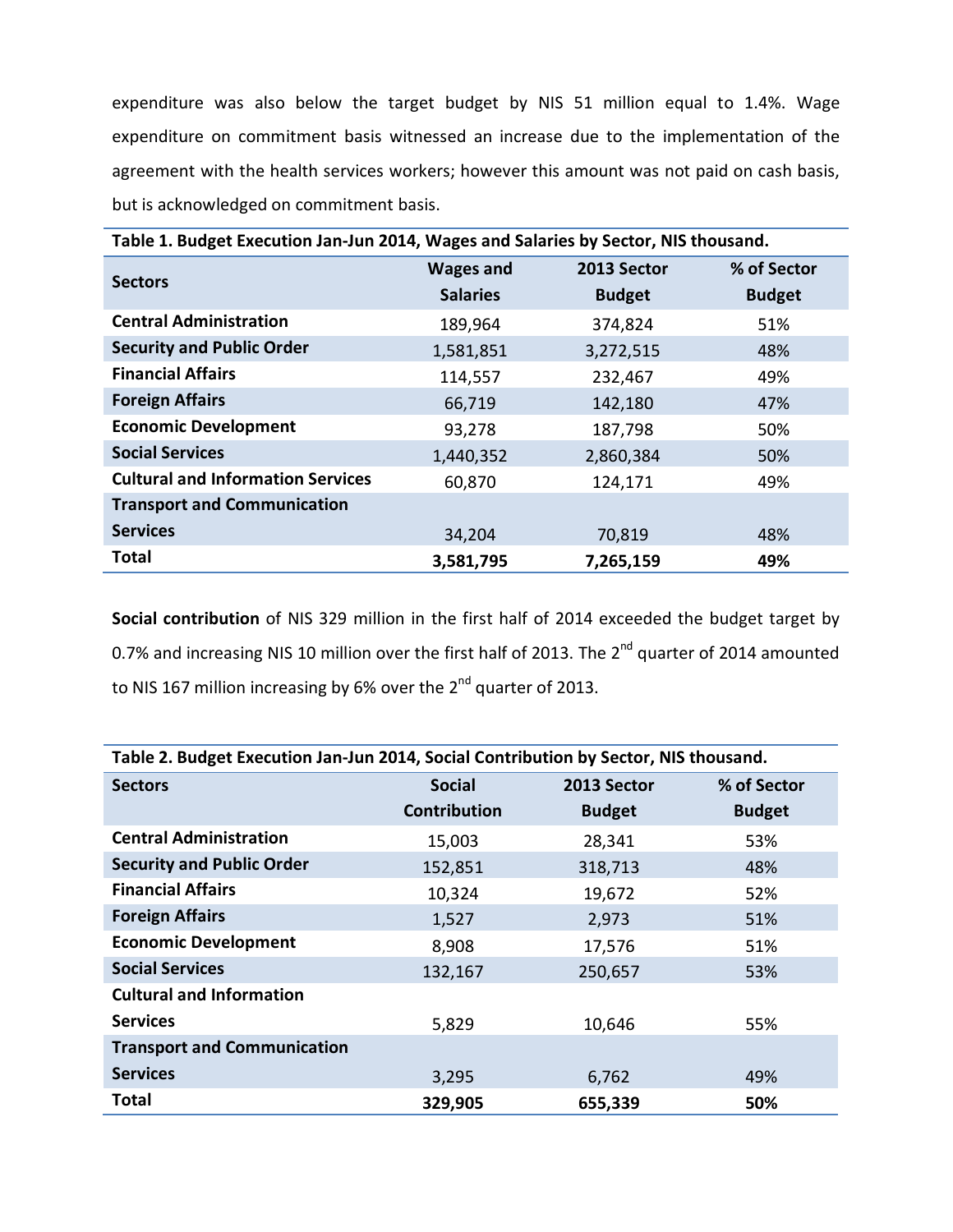**Use of goods and services** increased 71% over the first half of 2013, equal to NIS 1.43 billion which exceeded the target budget by 47.6%. Use of goods and services in the  $2^{nd}$  quarter of 2014 was equal to NIS 832 million, displaying an 85% increase over the equivalent period of 2013. The higher than budget amounts are mainly attributed to payment of arrears in the  $1<sup>st</sup>$ quarter, and health referrals, which are deducted directly from clearance revenue by Israel; around NIS 31 million average monthly health referral deductions were made during half-year 2014 as opposed to NIS 15 million during half-year 2013.

| Table 3. Budget Execution Jan-Jun 2014, Use of Goods & Services by Sector, NIS thousand. |                 |               |               |  |  |
|------------------------------------------------------------------------------------------|-----------------|---------------|---------------|--|--|
| <b>Sectors</b>                                                                           | Use of Goods&   | 2013 Sector   | % of Sector   |  |  |
|                                                                                          | <b>Services</b> | <b>Budget</b> | <b>Budget</b> |  |  |
| <b>Central Administration</b>                                                            | 132,062         | 304,486       | 43%           |  |  |
| <b>Security and Public Order</b>                                                         | 170,930         | 340,238       | 50%           |  |  |
| <b>Financial Affairs</b>                                                                 | 15,785          | 73,875        | 21%           |  |  |
| <b>Foreign Affairs</b>                                                                   | 38,925          | 92,980        | 42%           |  |  |
| <b>Economic Development</b>                                                              | 9,891           | 53,847        | 18%           |  |  |
| <b>Social Services</b>                                                                   | 488,749         | 955,716       | 51%           |  |  |
| <b>Cultural and Information Services</b>                                                 | 32,899          | 100,957       | 33%           |  |  |
| <b>Transport and Communication</b>                                                       |                 |               |               |  |  |
| <b>Services</b>                                                                          | 4,878           | 15,150        | 32%           |  |  |
| <b>Total</b>                                                                             | 894,119         | 1,937,249     | 46%           |  |  |

**Transfers** which amounted to NIS 1.39 billion in the first half of 2014 show a decrease of 6% over the first half of 2013 which was equal to NIS 1.47 billion. The 2<sup>nd</sup> quarter of 2014 witnessed a 5% increase over the  $2^{nd}$  quarter of 2013; it is also below the target budget by 11.7%.

**Minor capital** expenditure amounted to NIS 19 million in the first half of 2014 increasing by 78% over the first half of 2013 which was equal to NIS 10.8 million. In the 2<sup>nd</sup> Quarter of 2014 minor capital was 70% above the  $2^{nd}$  quarter of 2013 and below the target budget by 49.6%.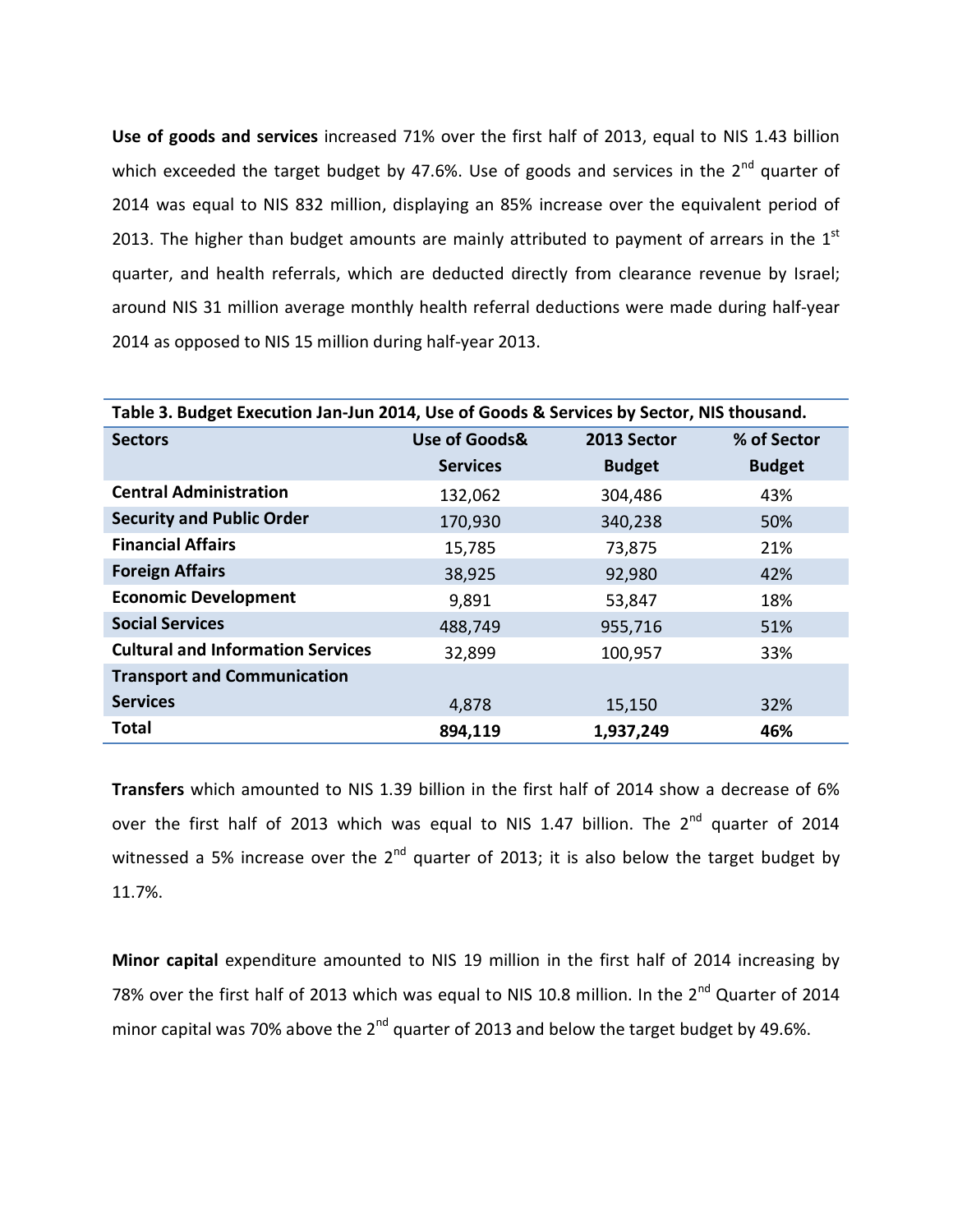| Table 4. Budget Execution Jan-Jun 2014, Transfers by Sector, NIS thousand. |                    |               |               |  |  |
|----------------------------------------------------------------------------|--------------------|---------------|---------------|--|--|
| <b>Sectors</b>                                                             | <b>Transfer</b>    | 2013 Sector   | % of Sector   |  |  |
|                                                                            | <b>Expenditure</b> | <b>Budget</b> | <b>Budget</b> |  |  |
| <b>Central Administration</b>                                              | 56,825             | 131,915       | 43%           |  |  |
| <b>Security and Public Order</b>                                           | 22,913             | 130,000       | 18%           |  |  |
| <b>Financial Affairs</b>                                                   | 539,856            | 1,039,100     | 52%           |  |  |
| <b>Foreign Affairs</b>                                                     | 5,294              | 14,000        | 38%           |  |  |
| <b>Economic Development</b>                                                | 23,000             | 50,000        | 46%           |  |  |
| <b>Social Services</b>                                                     | 760,519            | 1,796,915     | 42%           |  |  |
| <b>Cultural and Information Services</b>                                   |                    | 200           | 0%            |  |  |
| <b>Transport and Communication</b>                                         |                    |               |               |  |  |
| <b>Services</b>                                                            |                    |               | $0\%$         |  |  |
| <b>Total</b>                                                               | 1,408,407          | 3,162,130     | 45%           |  |  |

**Interest** payments during the first half of 2014 amounted to NIS 51.8 million combining both domestic and external interest, that is 69% below the first half of 2013 which was equal to NIS 169 million. The  $2^{nd}$  quarter of 2014 also showed a decrease of 75% from the  $2^{nd}$  quarter of 2013, and is equal to NIS 19.4 million. Interest is also NIS 52.9 million below the target budget.

**Net lending** amounted to NIS 512 million a 59% increase when compared to the corresponding period of 2013. Net lending in the second quarter of 2014 is equal to NIS 289 million, increasing by 40% over the 2<sup>nd</sup> quarter of 2013. Net lending also exceeded the target budget by 70.8%. This substantial increase in net lending is mainly due to the increased clearance revenue deduction on the electricity debt to IEC.

**Development expenditure** is equal to NIS 539 million in the first half of 2014, 60% above the first half of 2013 which amounted to NIS 336 million. The  $2^{nd}$  quarter of 2014 also increased by 28% over the 2<sup>nd</sup> quarter of 2013 reaching NIS 251 million from NIS 195 million, yet it is below the target budget by 14.4%. This increase in development expenditure was made possible by the 58% increase in development financing and to payments of development arrears.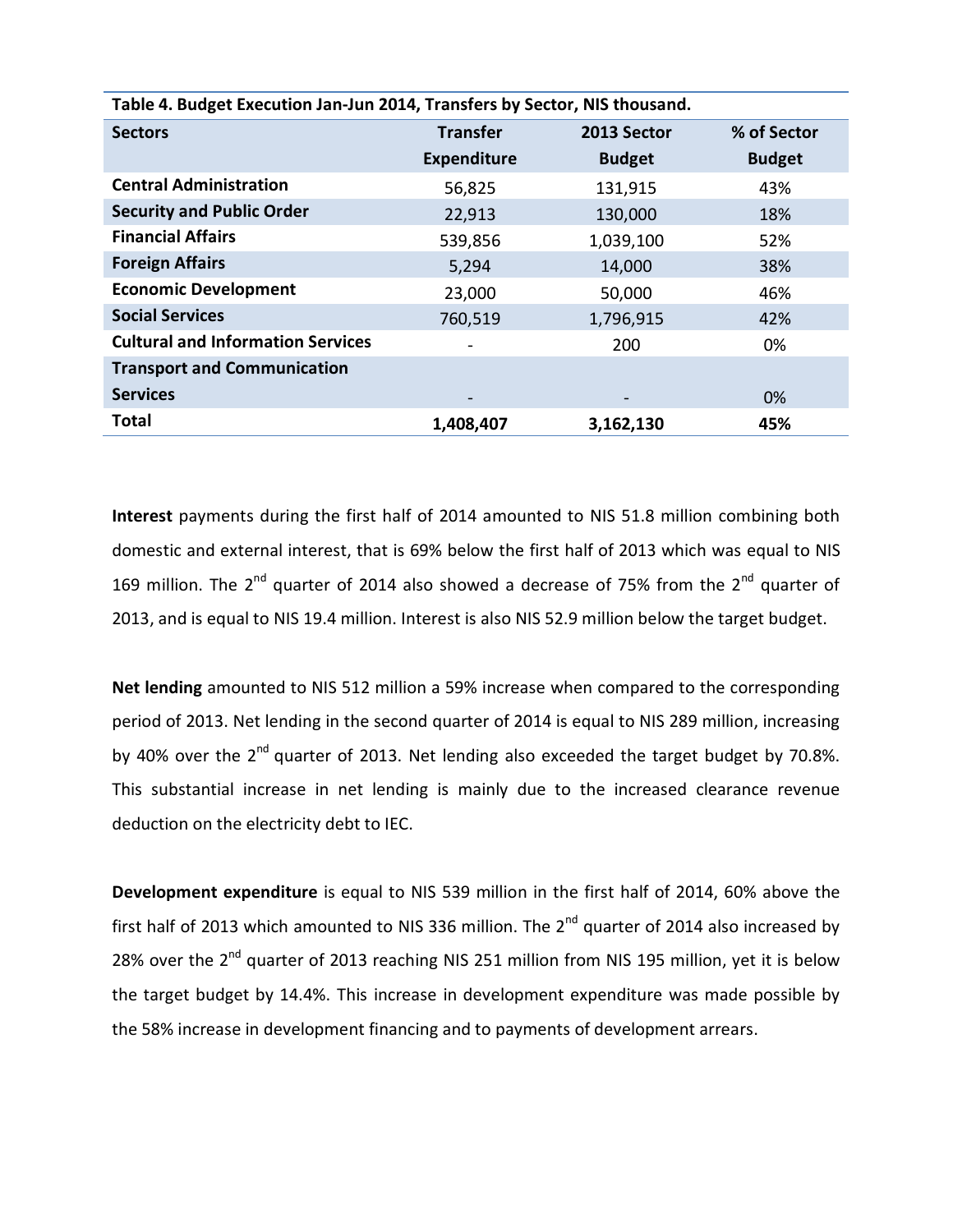

### *Balance and Financing*

**Balance**: In the first half of 2014, the recurrent budget deficit amounted to NIS 2.26 billion, a 8% increase over the first half of 2013. The recurrent deficit exceeded the budget target by NIS 33 million (1.5%). In Q2 2014, the recurrent balance amounted to NIS 1.54 billion which is higher than the deficit in Q2 2013 by 5%. **Total deficit** during the first half of the year amounted to NIS 2.80 billion, with no change when compared to the first half of 2013 which was equal to NIS 2.81 billion. The total budget deficit was below budget target by NIS 124 million equal to 4.2%. The balance in the 2<sup>nd</sup> quarter of 2014 amounted to NIS 1.79 billion increasing by 8% over the previous corresponding period.

**Financing**: During the first half of 2014, external budget support amounted to NIS 1.32 billion, a 42% decrease below the same period of 2013. External budget support is 44.8% below the budget target. In the 2<sup>nd</sup> quarter of 2014 external budget support amounted to NIS 690 million increasing 50% over the same period of the previous year. **Development financing** in the first half of 2014 is 55% below the target budget, and is equal to NIS 242 million, an increase of 58%

 $2$  Non-wage expenditures include: social contributions, use of goods and services, transfers and minor capital.